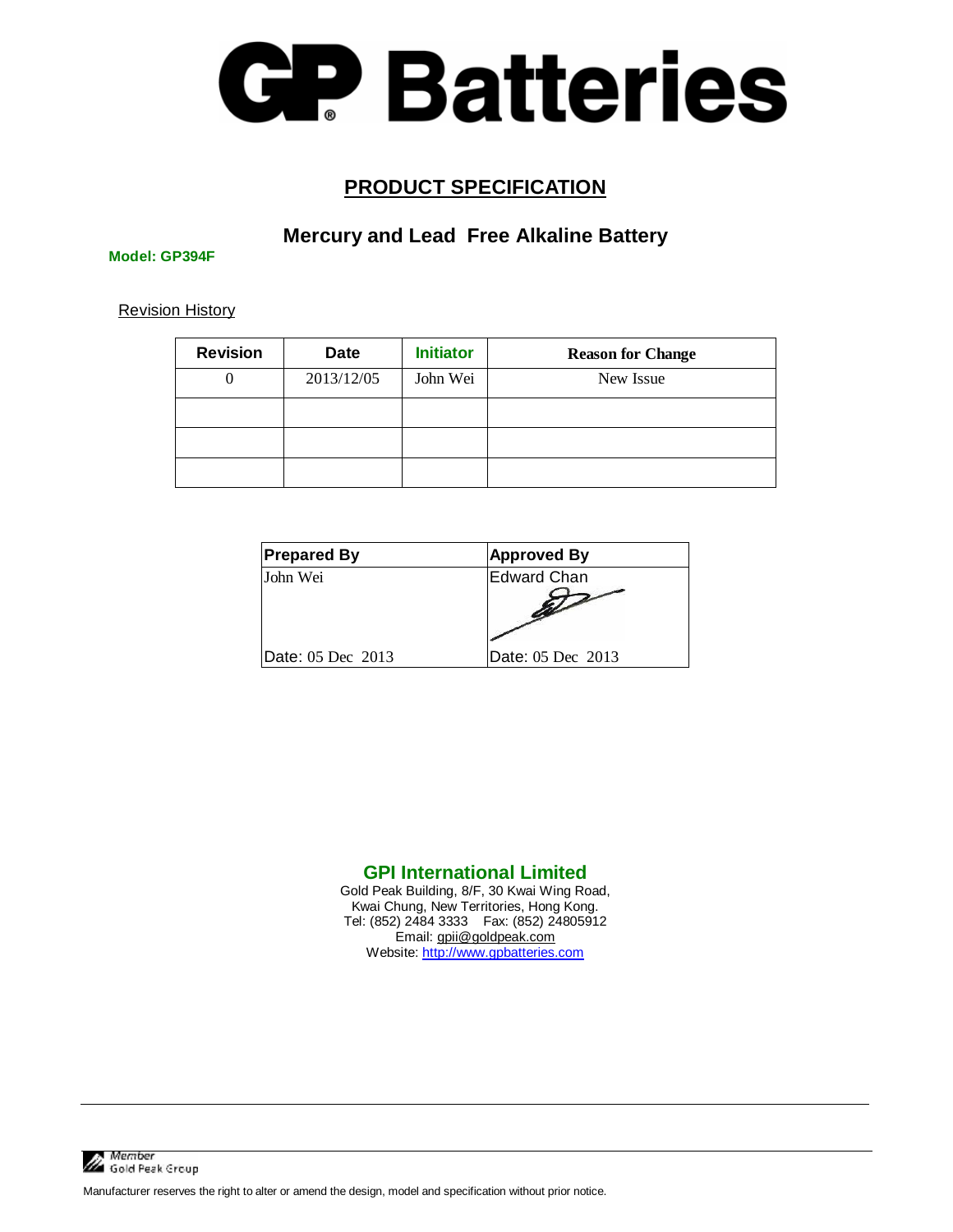

# **Product Specification Model No.: GP394F**

**Document Number: BQS2169 Revision: 0 Revision: 0 Page 2 of 4** 

## **1. SCOPE**

This specification covers the requirements for primary Mercury & Lead Free Of silver oxide button cell.

*GP Model:GP394F*  IEC :SR45

### **2. RATINGS**

| <b>Description</b>              | Unit           | <b>Specification</b>                                                                                      | <b>Conditions</b>                                        |  |  |
|---------------------------------|----------------|-----------------------------------------------------------------------------------------------------------|----------------------------------------------------------|--|--|
| Description                     |                | Mercury & Lead Free Of Sliver Oxide<br>Dioxide Button Cell                                                |                                                          |  |  |
| Nominal Voltage                 | $\vee$         | 1.55                                                                                                      | digital multimeter                                       |  |  |
| Nominal Dimension               | mm             | OD9.50X Ht 3.60                                                                                           | micrometer, caliper, projector                           |  |  |
| Application                     |                | Watch(with alarm and lamp),<br>Calculator, electronic toys, etc.                                          |                                                          |  |  |
| Average Weight                  | gram           | 1 <sub>q</sub>                                                                                            | digital balance                                          |  |  |
| Shelf Life                      |                | Not less than 90% of the service<br>capacity within first year storage at 20<br>$+2^{\circ}$ C 55 + 20%RH |                                                          |  |  |
| Date Code                       |                | Unless otherwise specified, each cell                                                                     | Format in YM,                                            |  |  |
|                                 |                | will carry a numberic year code and                                                                       | $Feb-13$ Mar-13<br>Apr-13 May-13<br>$Jun-13$<br>$Jan-13$ |  |  |
|                                 |                | an alphabetical month code                                                                                | 3C<br>3B<br>3D<br>3E<br>3F<br>3A                         |  |  |
|                                 |                |                                                                                                           | Aug-13 Sep-13<br>Oct-13 Nov-13<br>$Dec-13$<br>$Jul-13$   |  |  |
|                                 |                |                                                                                                           | 3G<br>3H<br>3I<br>3J<br>3K<br>3L                         |  |  |
| Nominal Service Life            | hr             | 800(at 20 k ohm Load)                                                                                     | cut-off 1.2V                                             |  |  |
| <b>Average Service Capacity</b> | mAh            | 60(at 15 k ohm Load)                                                                                      | cut-off 1.2V                                             |  |  |
| Storage Temperature             | $^{\circ}$ C   | 10 to 25℃ and never exceed 30℃                                                                            | 10% loss for 20 days storage at $60^{\circ}$ C           |  |  |
| Storage Humidity                | RH%            | $55 + 20%$                                                                                                |                                                          |  |  |
| Testing temperature             | $\overline{C}$ | $20 + 2$                                                                                                  |                                                          |  |  |
| Operation temperature           | $\overline{C}$ | 0 to 45                                                                                                   |                                                          |  |  |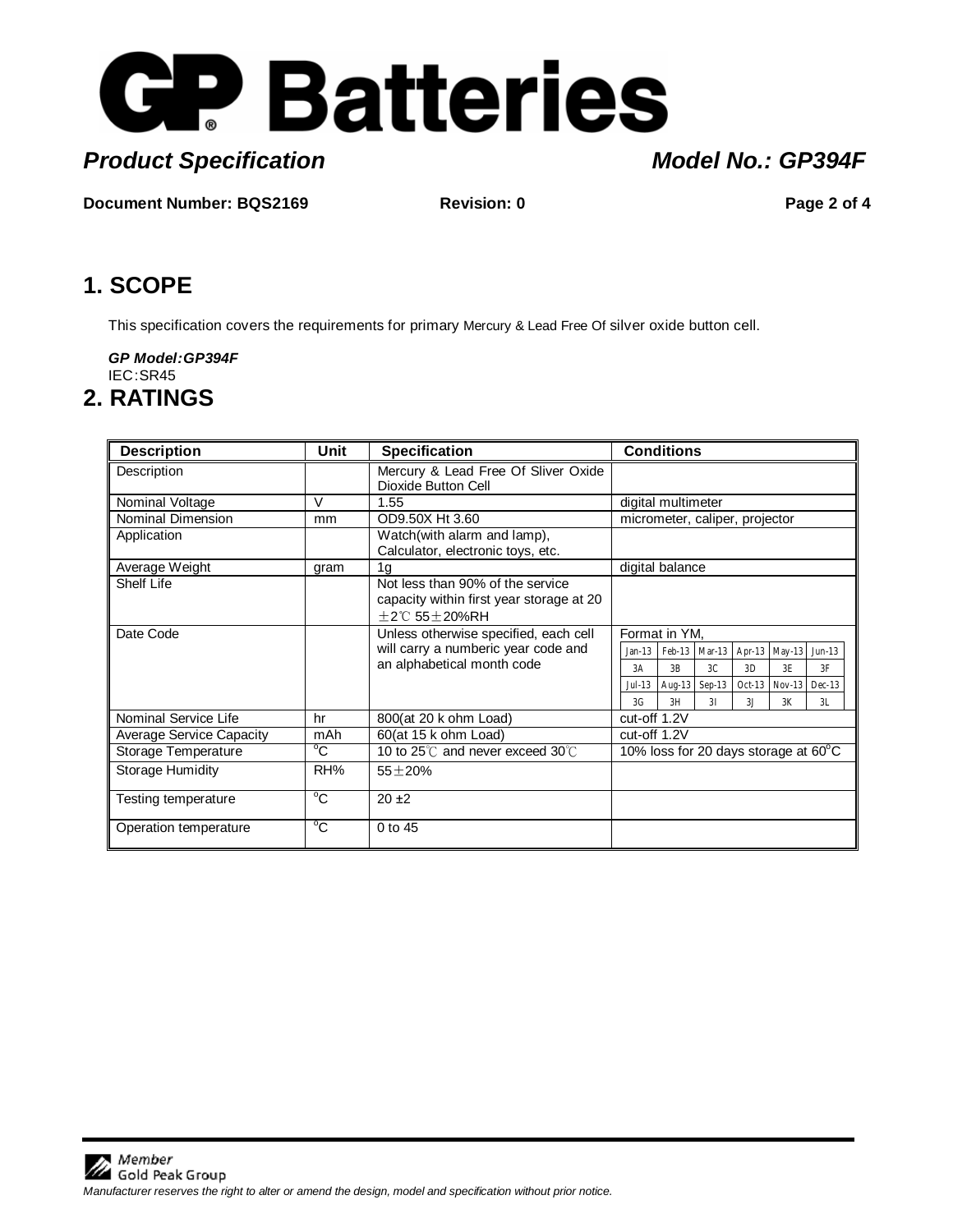

**Product Specification Model No.: GP394F** 

**Document Number: BQS2169 Revision: 0 Page 3 of 4**

## **3. PERFORMANCE**

Unless otherwise stated, tested should be done within one month of delivery under the following conditions:

| <b>Test</b>                      | Unit | <b>Specification</b>          | <b>Conditions</b>                                                                                                                                                                                                                                                                        | <b>Remarks</b>     |
|----------------------------------|------|-------------------------------|------------------------------------------------------------------------------------------------------------------------------------------------------------------------------------------------------------------------------------------------------------------------------------------|--------------------|
| Service life                     | hr   | $\geq 800$                    | 20 K ohm load, cut-off voltage 1.2V<br>Eight batteries discharged to the end voltage,<br>calculate the average without the exclusion of<br>any result. No battery permit to go below 80%<br>of the service hours specified in the table. Only<br>1 retest is allowed for each lot tested |                    |
| Open Circuit Voltage<br>(OCV)    | V    | $\geq 1.55$                   | The open circuit voltage is measured on a<br>digital voltmeter with input impedance of 1<br>mega ohm minimum.                                                                                                                                                                            | digital multimeter |
| Close Circuit Voltage<br>(CCV)   | V    | $\geq$ 1.40                   | Load resistor 2k ohm for 0.1 to 2 seconds                                                                                                                                                                                                                                                | digital multimeter |
| Leakage                          |      | No leakage nor<br>deformation | When batteries are stored and discharge under<br>the standard conditions given in this document,<br>no electrolyte or other internal component shall<br>surfaces of the battery                                                                                                          | naked eye          |
| <b>External Short</b><br>circuit | N/A  | No fire and no<br>explosion.  | After standard discharge, short circuit the cell<br>at $20\pm5^{\circ}$ C until the cell temperature returns to<br>ambient temperature. (The resistance of the<br>inter-connecting circuitry shall not exceed 0.1<br>ohm.)                                                               |                    |

# **4. CONFIGURATIONS, DIMENSIONS AND MARKINGS**

Please refer to its Data Sheet.

# **5. EXTERNAL APPEARANCE**

The cell shall be free from cracks, scars, breakage, rust, discoloration, leakage and deformation.

# **6. WARRANTY**

GP warranty that the specified battery satisfies the performances specified in this specification for 12 months after shipment from our factory. Not less than 90% of the service capacity within first year storage at 20±2℃ 55±20%RH.

# **7. Precaution , Handling and Storage**

- $\ddot{Y}$  Do not attempt to take batteries apart or subject them to pressure or impact. Heat may be generated or fire may result. The alkaline electrolyte is harmful to eyes and skin, and it may damage clothing upon contact.
- $\ddot{Y}$  Keep away from children. If swallowed, contact a physician at once.
- $\dot{Y}$  Do not mix GP batteries with other battery brands or batteries of a different chemistry such as alkaline and zinc carbon.
- $\ddot{Y}$  Do not short circuit batteries, permanent damage to batteries may result.
- $\ddot{Y}$  Do not incinerate or mutilate batteries, may burst or release toxic material.

 $M$ ember